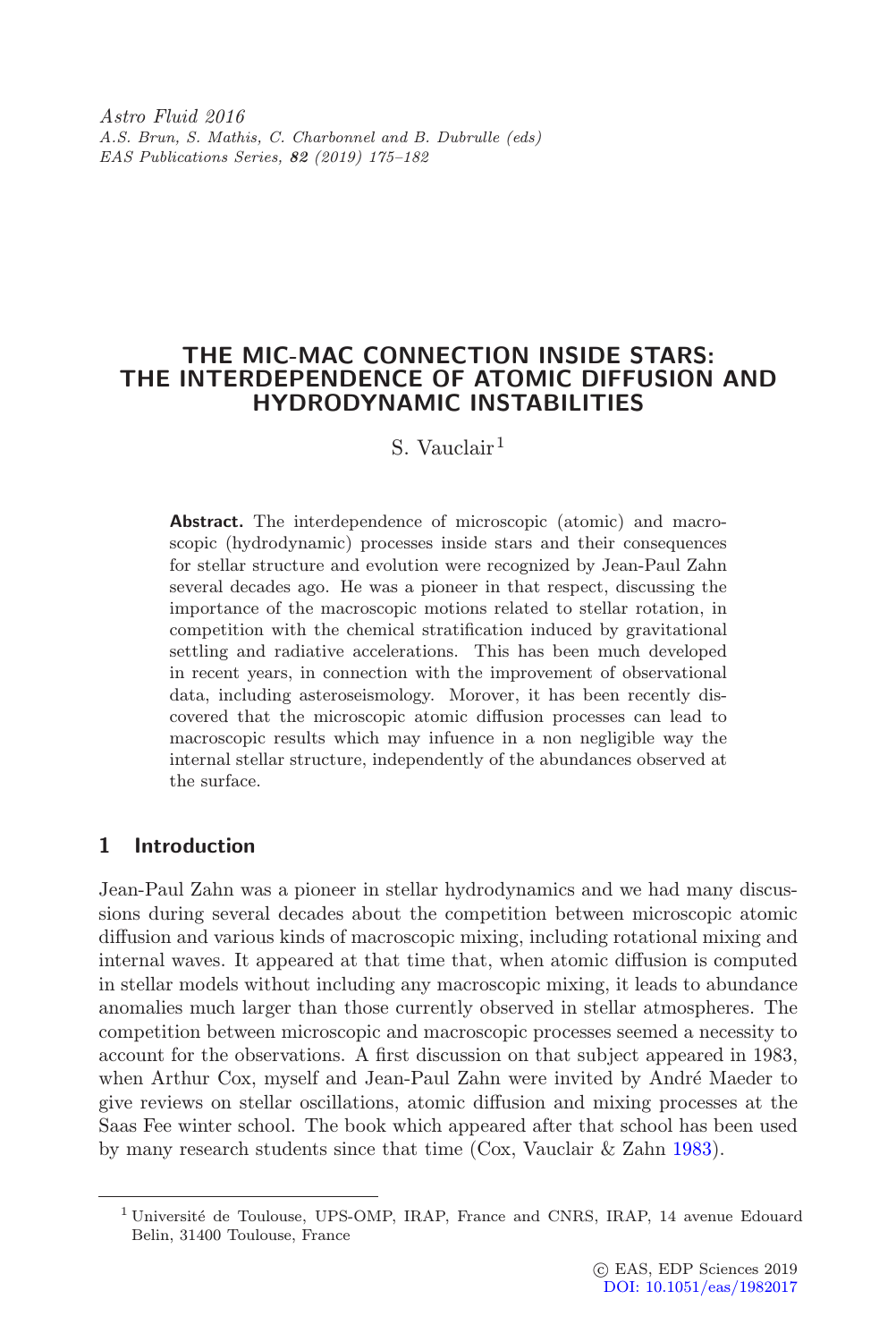More recently, it was realized that in some cases, the accumulation of heavy elements induced by atomic diffusion inside stars could lead to fingering (thermohaline) convection, due to the presence of inverse (unstable) mu-gradients. This special mixing is a direct consequence of the development of chemical gradients inside stars. It was not taken into account in the computations during all these years, simply because people did not think about it. It appears as an intrinsic abundance regulator, which decreases the abundance variations without suppressing them. The consequences of these combined processes are important for the internal stellar structure and the overall opacities. In the future, fingering convection must be treated together with rotational induced mixing for a better description of stellar interiors. At the present time, we still study them separately to analyse in detail their respective behaviors.

In the following, I recall the basics of atomic diffusion inside stars and I describe fingering convection and its importance for stellar structure. I then give some discussion about rotational induced mixing before concluding.

## 2 Atomic diffusion

Atomic diffusion is a fundamental process related to the physics of stellar interiors. The relative motion of the various components of the stellar gas during the star's life can only be avoided by strong mixing, like in convective zones. In the radiative layers, this effect and its consequences cannot be neglected. The reasons why the stellar structure inevitably leads to selective diffusion of the various elements may be summarized as follows:

- Stars are self-gravitating spheres. For this reason, they develop pressure, density, temperature gradients in their interiors,
- Stars are made of multicomponent gases, with different atomic masses and atomic structure,
- Because of their different physical characteristics, these gaseous components behave differently in the presence of the structural gradients.

This effect is neglected in standard models and the equations are written as if the stellar gas was unique. The fundamental hydrostatic equilibrium equation is written by introducing an average atomic mass, the mean molecular weight  $\mu$ . Similarly the radiative transfer is computed inside the star as for a unique gas, which would have an average behavior with respect to the photons. For the sake of the computations, an average absorption coefficient is introduced in the corresponding equation: the Rosseland mean opacity.

In real stars:

- Each gas behaves with its own molecular weight, while it feels the global pressure gradient
- Each element absorbs photons in its own way, and feels the corresponding upwards momentum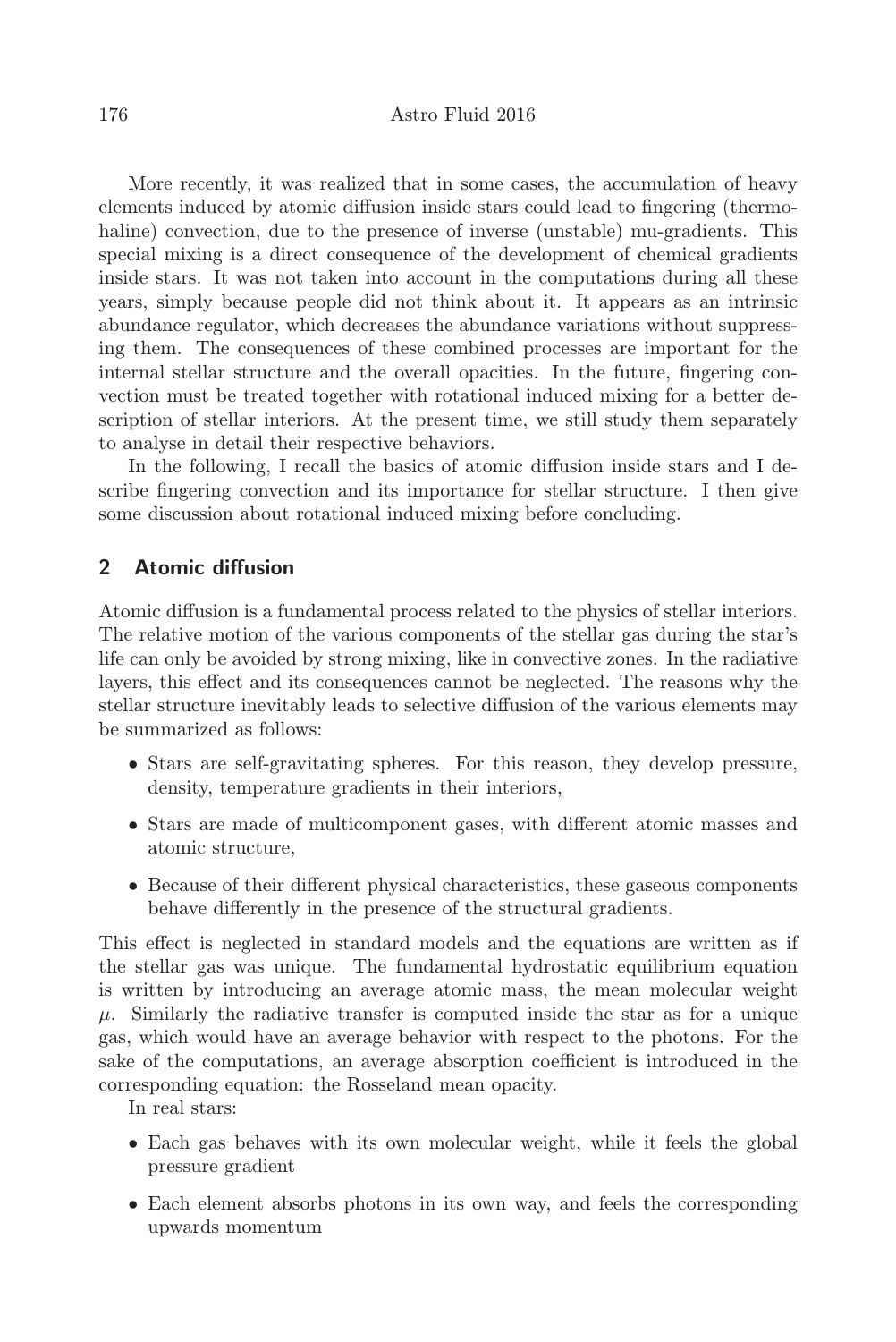- Because of that, the various atoms move up or down with respect to one another, and all the acquired momentum is shared to the surroundings after a collision time scale.
- Atomic diffusion corresponds to what happens during this collision time scale.

Although recognized by the pioneers of the studies of stellar structure, the process of atomic diffusion in stars was forgotten during several decades. It was revived later on as the reason for the large variety of chemical peculiarities observed in main sequence and hot horizontal branch stars (Michaud [1970;](#page-7-1) Michaud et al. [1976;](#page-7-2) Vauclair & Vauclair [1982\)](#page-7-3). More recently, it was realized that the importance of this process is not restricted to the so-called "peculiar stars" but that it occurs in all kinds of stars, although moderated by macroscopic motions and mixing. A spectacular confirmation of atomic diffusion inside the Sun was given by helioseismology (Gough et al. [1996;](#page-7-4) Richard et al. [1996\)](#page-7-5).

At the present time, many stellar evolution codes include gravitational and thermal diffusion in their routines, but only very few include the computations of radiative accelerations, which are mandatory to evaluate correct diffusion velocities. The computations of radiative accelerations are complicated indeed and time consuming. They involve detailed investigations of all the atomic parameters of all the elements in all ionization stages. For this reason, they are deeply related to the computations of stellar opacities.

Among the very few codes which include these computations, two of them have been directly compared by Théado et al.  $(2009)$ ; Théado & Vauclair  $(2012)$  and by Deal, Richard & Vauclair [\(2016\)](#page-7-8). They are the Montreal code, in which the computations of the radiative accelerations have been introduced in a detailed and precise way, in connection with the OPAL atomic data (Iglesias & Rogers [1996\)](#page-7-9), and the Toulouse code (TGEC) in which radiative accelerations have been introduced by using the approximate method derived by Alecian & LeBlanc [\(2004\)](#page-7-10) and LeBlanc & Alecian [\(2004\)](#page-7-11). The Montreal code is more precise for radiative accelerations than the TGEC one, but TGEC uses a less time consuming method allowing for a better introduction of macroscopic motions.

The variations with depth of the radiative accelerations on specific elements lead to their accumulation or depletion in various layers inside the stars, which may have strong consequences on the stellar structure and evolution. Typically, element accumulation occurs just above the place where they are the main contributors of the overall opacity. The reason is simple: the elements are main contributors to the opacity in the region where they absorb photons the most easily, due to their ionisation stage. In this case, their radiative acceleration is large and they are pushed up by the photon flux. Above that region, their ionisation stage changes and they absorb less photons. This creates in a natural way an accumulation of these elements in that special region (Fig. [1\)](#page-3-0).

In particular, the accumulation of iron and nickel, which represent important contributors to the opacity in some stellar layers, leads to a natural local increase of the opacities and consequently to extra convective zones. In some cases, it may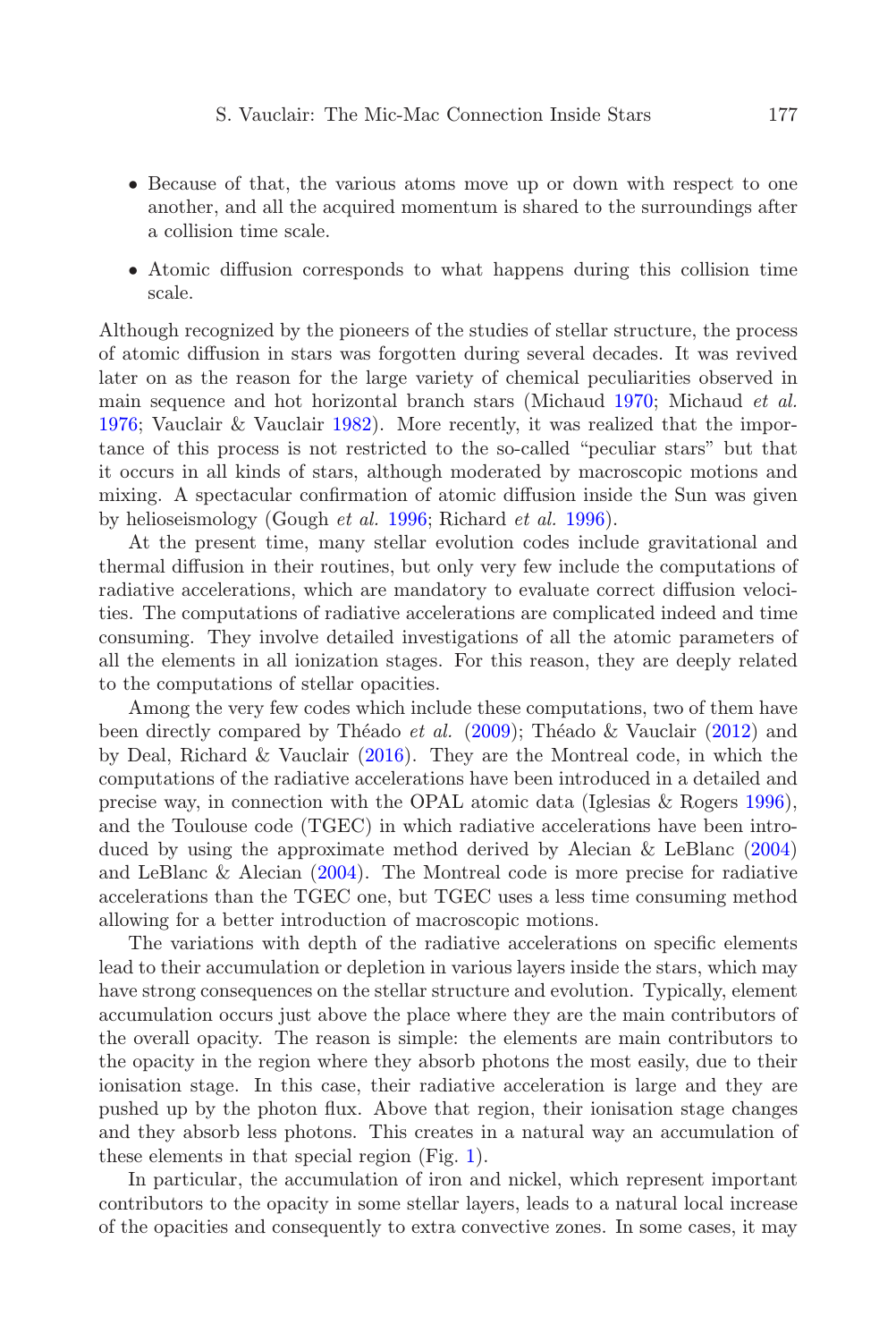

<span id="page-3-0"></span>Fig. 1. Radiative acceleration on iron (large frame) and total radiative acceleration on the stellar medium (small frame) compared with the local gravity in a  $1.7 M_{\odot}$ ,  $403 \,\mathrm{Myr}$ model. The dashed curve in the large frame represents the gravity, plotted as a function of the external mass fraction. The solid curve is the radiative acceleration on iron, which largely exceeds the gravity in several stellar layers, leading to the iron accumulation. The dotted curve represents the mass fraction of iron in this model, showing the radiatively induced accumulation. The shape of this curve is due to the induced iron convective zone. The small frame presents, with the same abscissa, the ratio of the global radiative acceleration  $(g_R = X(Fe)grad(Fe))$  induced by iron on the stellar medium, to the local gravity (after Vauclair and Théado [2012\)](#page-7-12).

even trigger stellar pulsations through the iron-induced  $\kappa$ -mechanism (Charpinet et al. [1997\)](#page-7-13).

### 3 Fingering (thermohaline) convection

Thermohaline convection is a wellknown process in oceanography: warm salted layers on the top of cool unsalted ones rapidly diffuse downwards even in the presence of stabilizing temperature gradients. When the thermal gradient is large enough to compensate the effect of the  $\mu$ -gradient, the medium should be stable. However salted blobs fall down like fingers while unsalted matter goes up around. The reason why the medium is still unstable is due to the different diffusivities of heat and salt. A warm salted blob falling down in cool fresh water sees its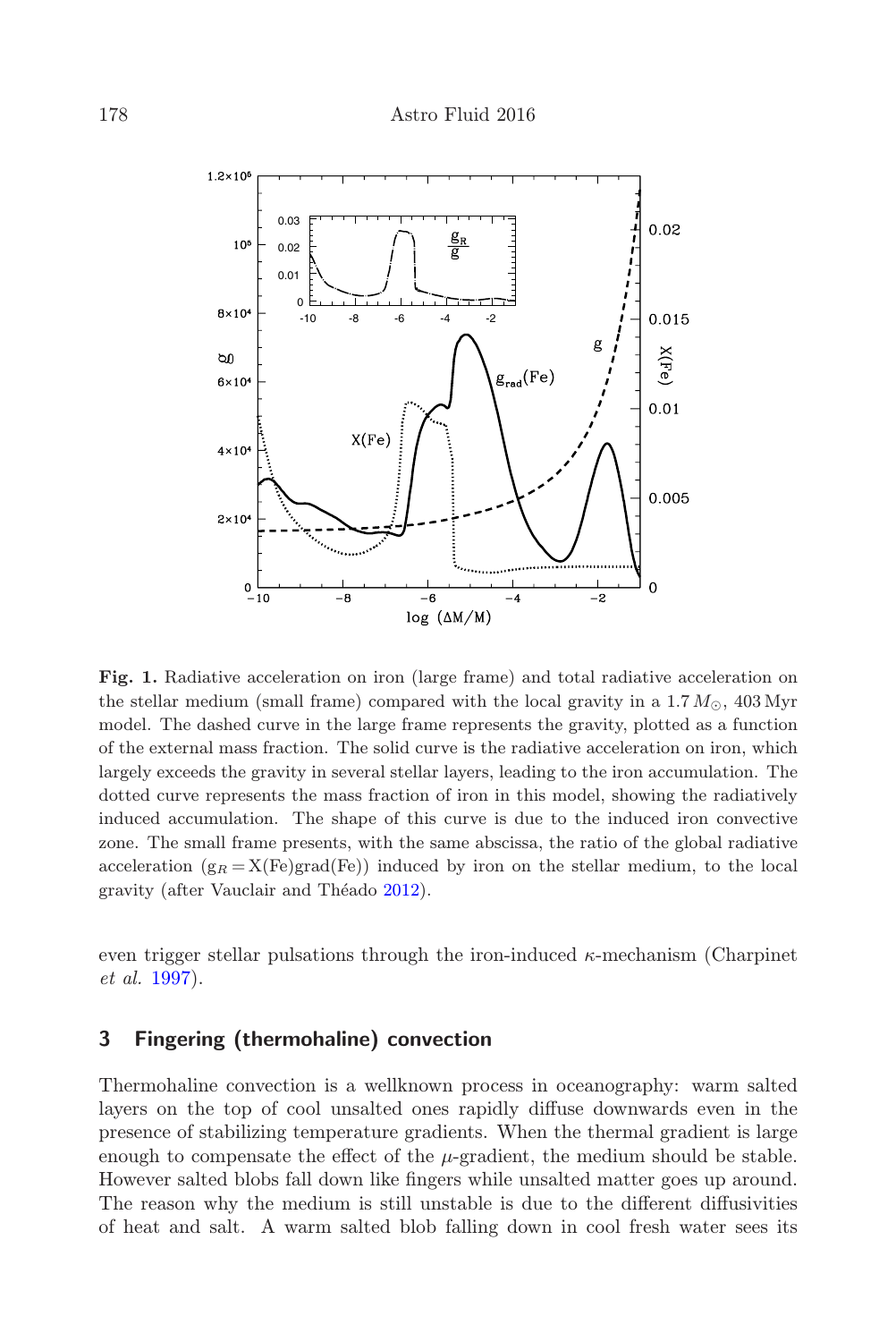temperature decrease before the salt has time to diffuse out: the blob goes on falling due to its weight until it mixes with the surroundings.

The condition for the salt fingers to develop is related to the density variations induced by temperature and salinity perturbations. Two important characteristic numbers are defined:

• the density anomaly ratio

$$
R_{\rho} = \alpha \nabla T / \beta \nabla S \tag{3.1}
$$

where  $\alpha = -(\frac{1}{\rho} \frac{\partial \rho}{\partial T})_{S,P}$  and  $\beta = (\frac{1}{\rho} \frac{\partial \rho}{\partial S})_{T,P}$  while  $\nabla T$  and  $\nabla S$  are the average temperature and salinity gradients in the considered zone

• the so-called "Lewis number"

$$
\tau = \kappa_S / \kappa_T = \tau_T / \tau_S \tag{3.2}
$$

where  $\kappa_S$  and  $\kappa_T$  are the saline and thermal diffusivities while  $\tau_S$  and  $\tau_T$  are the saline and thermal diffusion time scales.

The density gradient is unstable and overturns into dynamical convection for  $R_{\rho}$  < 1 while the salt fingers grow for  $R_\rho \geq 1$ . On the other hand they cannot form if  $R_{\rho}$  is larger than the ratio of the thermal to saline diffusivities  $\tau^{-1}$  as in this case the salinity difference between the blobs and the surroundings is not large enough to overcome buoyancy.

Salt fingers can grow if the following condition is satisfied:

$$
1 \le R_{\rho} \le \tau^{-1} \tag{3.3}
$$

A similar kind of convection occurs in stellar radiative zones when a layer with a larger mean molecular weight sits on top of layers with smaller ones. In this case  $\nabla_{\mu} = \frac{d \ln \mu}{d \ln P}$  plays the role of the salinity gradient whereas the difference  $\nabla_{ad} - \nabla$  (where  $\nabla_{ad}$  and  $\nabla$  are the usual adiabatic and local (radiative) gradients  $dln(T/dlnP)$  plays the role of the temperature gradient. The medium is dynamically unstable if:

$$
\nabla_{crit} = \frac{\phi}{\delta} \nabla_{\mu} + \nabla_{ad} - \nabla < 0 \tag{3.4}
$$

where  $\phi = (\partial \ln \rho / \partial \ln \mu)$  and  $\delta = (\partial \ln \rho / \partial \ln T)$ . In the reverse case, it is stable against dynamical convection but then thermohaline convection may take place as in the ocean. In stars, this convection is now generally referred to as "fingering convection".

Several 2D and 3D numerical simulations have been performed, with the aim of giving prescriptions for the computations of fingering convection in 1D stellar models. Let me quote the most recent ones, Brown, Garaud & Stellmach [\(2013\)](#page-7-14), who gave robust expressions of the mixing coefficients due to fingering convection, and Zemskova *et al.*  $(2014)$ , who precisely simulated the stellar situation, when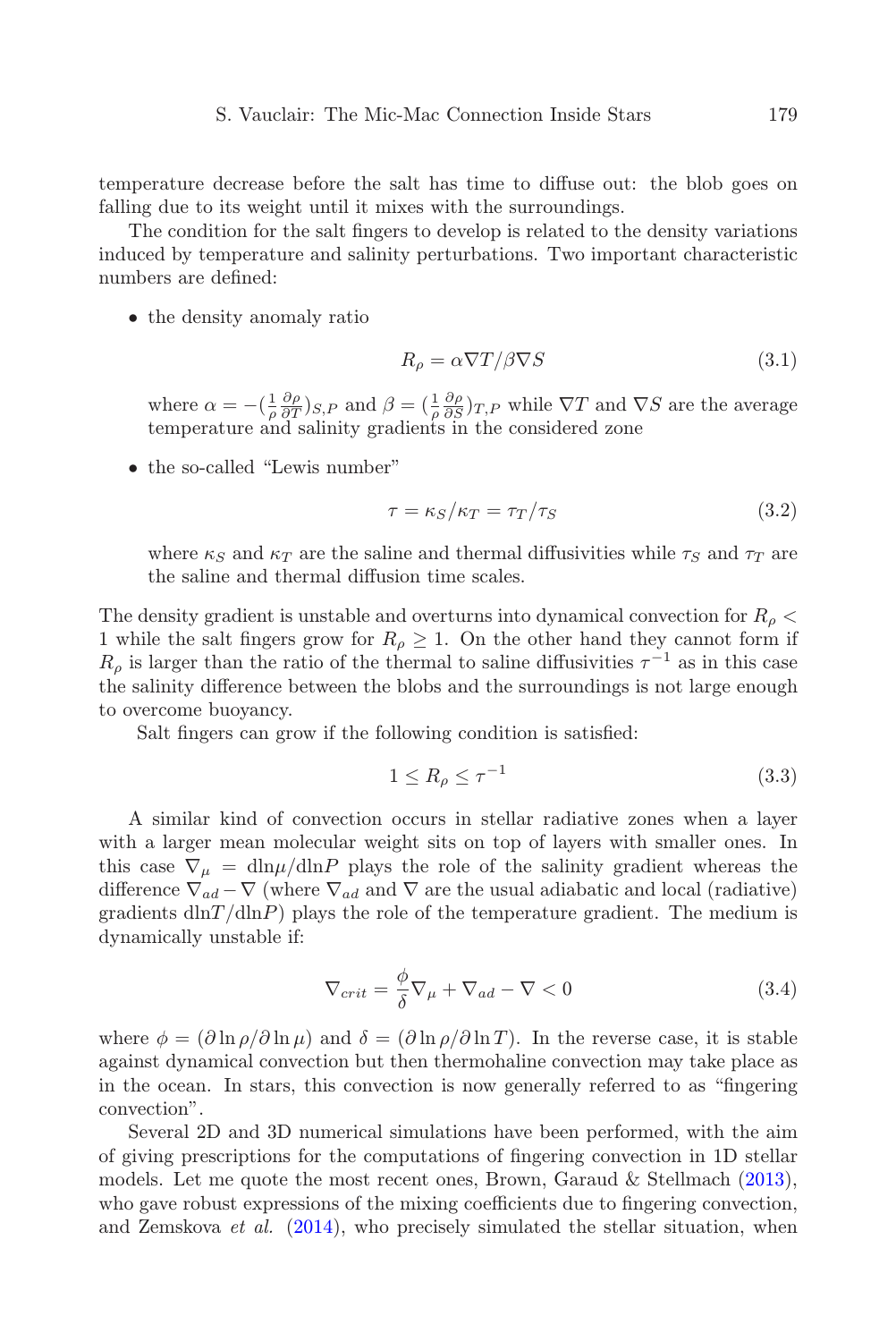

Fig. 2. Fingering zones which develop in a 1.7  $M_{\odot}$  model, presented here at 100 Myr and 650 Myr. The dark grey zones correspond to the dynamical convective regions and the light grey zones correspond to the fingering ones. The solid lines correspond to the mu-gradients and the dashed lines show the effective mixing coefficients. At 100 Myr the local opacity increase due to the Fe accumulation induces a dynamical convective zone, which is later on replaced by a large fingering convection region (after Deal, Richard  $\&$ Vauclair 2016).

an element accumulates at some layer due to an external effect  $(e.g.$  the radiation flux), leading to fingering instability. They found that a steady state is possible, in which the element accumulation may still be important. This simulation was used later on by Deal, Richard & Vauclair [\(2016\)](#page-7-8) for the case of a 1.7  $M_{\odot}$  star. They showed that fingering convection induced by atomic diffusion leads to large extramixing inside such stars (Fig. 2). When this mixing is taken into account, with the hypothesis that the mixing zones are linked together, the observed abundances are well reproduced.

#### 4 Rotational induced mixing

Chemical gradients generally develop in stellar interiors, especially for slowly rotating stars. The extra-mixing induced by fingering convection, a process which has long be by-passed by stellar physicists, should always be tested in that respect.

In real stars however, several processes work together, which makes the situation very complex. Rotational induced mixing clearly plays an important role,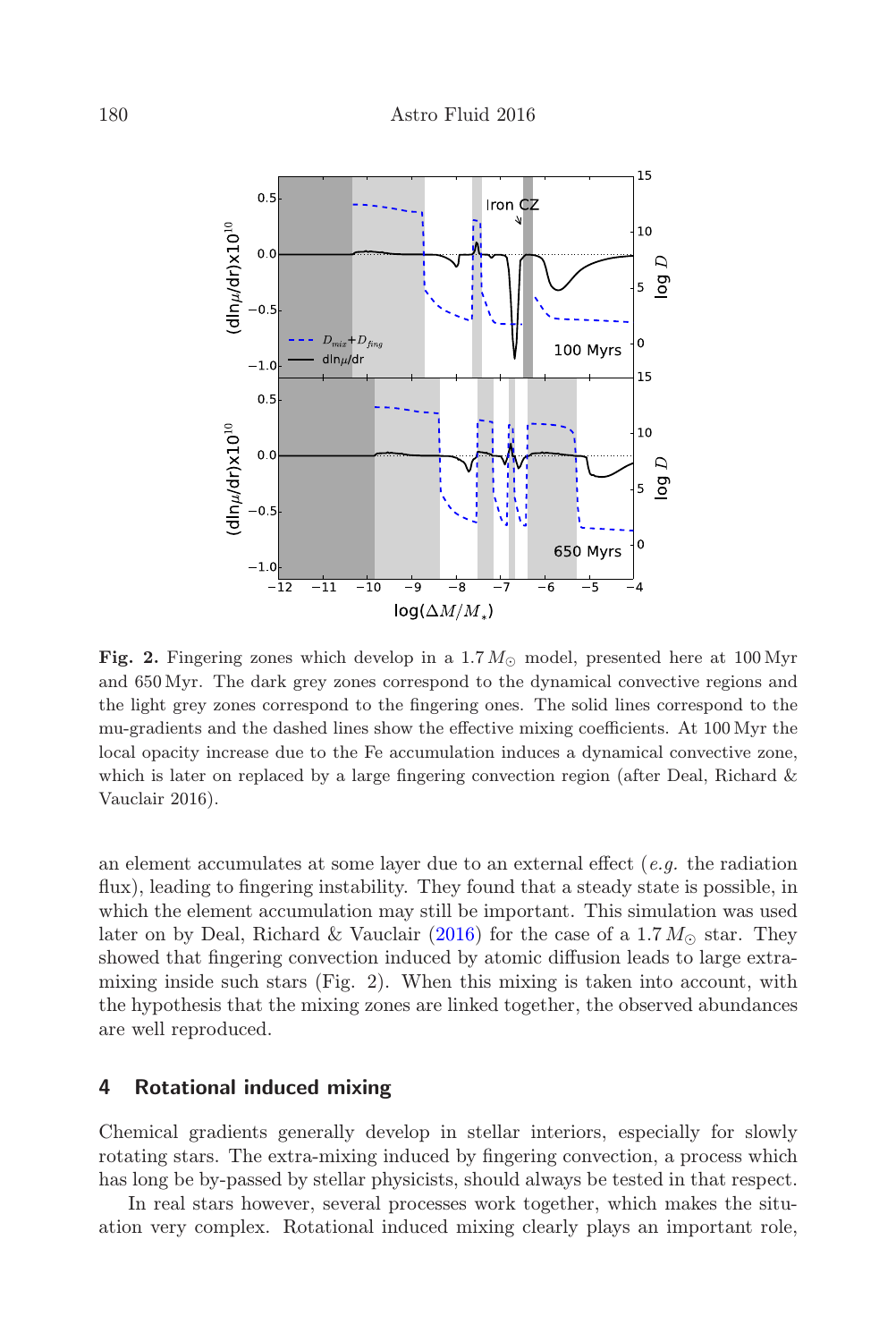as the stars which show abundance variations at their surfaces are well known to be slow rotators, whereas the rapid rotating ones do not show such anomalies. Treating the interplay between fingering convection and rotational induced mixing is not trivial.

Jean-Paul Zahn spent a non-negligible part of his career to work on the problem of rotational induced mixing. During a very productive workshop in Santa Barbara, in 1990, he realized that the mixing induced by meridional circulation could be treated as a diffusive process, provided that the stellar gas be horizontally mixed in an efficient way. This lead to the wellknown paper Zahn [\(1992\)](#page-7-16) and later on Maeder & Zahn [\(1998\)](#page-7-17). With several collaborators, including Suzanne Talon, Corinne Charbonnel, Stephane Mathis, he solved the question of the transport of angular momentum associated with the transport of chemical species. They realized however that angular momentum should also be transported by other means to explain observations like the solid internal rotation of the Sun (Talon & Charbonnel [1998;](#page-7-18) Charbonnel & Talon [1999;](#page-7-19) Mathis & Zahn [2004,](#page-7-20) etc.).

The question of rotational induced mixing in the presence of  $\mu$ -gradients was first addressed by Mestel [1953,](#page-7-21) who wanted to explain why the meridional circulation does not penetrate the stellar cores, which would completely change the stellar evolution times. He showed how the presence of vertical stabilizing  $\mu$ -gradients could be transformed by the circulation into horizontal chemical gradients which, in turn, would induce stellar currents opposite to the circulation. He called "Ω-currents" the traditional meridional circulation ones, and "µ-currents" those due to the chemical gradients. He showed how this could oppose the circulation at the limit of the stellar cores.

Later on, the question of the competition between " $\mu$ -currents" and " $\Omega$ -currents" was discussed for the case of the  $\mu$ -gradients induced by helium gravitational diffusion. It was shown that in this case the " $\mu$ -currents" are generally not negligible and should be taken into account in the computations (Vauclair [1999;](#page-7-22) Vauclair & Théado [2003;](#page-7-23) Théado & Vauclair [2003a,](#page-7-24) [2003b,](#page-7-25) Palacios et al. [2003\)](#page-7-26). Their effects depend however on the chosen value for the horizontal mixing coefficient, which is not really known.

At the present time, a new situation does appear. The accumulation of heavy elements in some internal stellar layers leads to important inverse  $\mu$ -gradients, which revives the question of " $\mu$ -currents" in a different way. In this case, the induced horizontal gradients are opposite to the ones discussed in previous works, which means that the " $\mu$ -currents" are now working in the same direction as the "Ω-currents". Premiminary computations show that it could be non-negligible in the problem of extra-mixing inside stars. This should be studied in a near future.

#### 5 Conclusion

Jean-Paul Zahn was a great astrophysicist, who made important steps in undertanding astrophysical fluid dynamics and mixing processes inside stars. He was also quite interested in the questions of atomic diffusion, its consequences and competition with macroscopic processes. The detailed observations of stellar